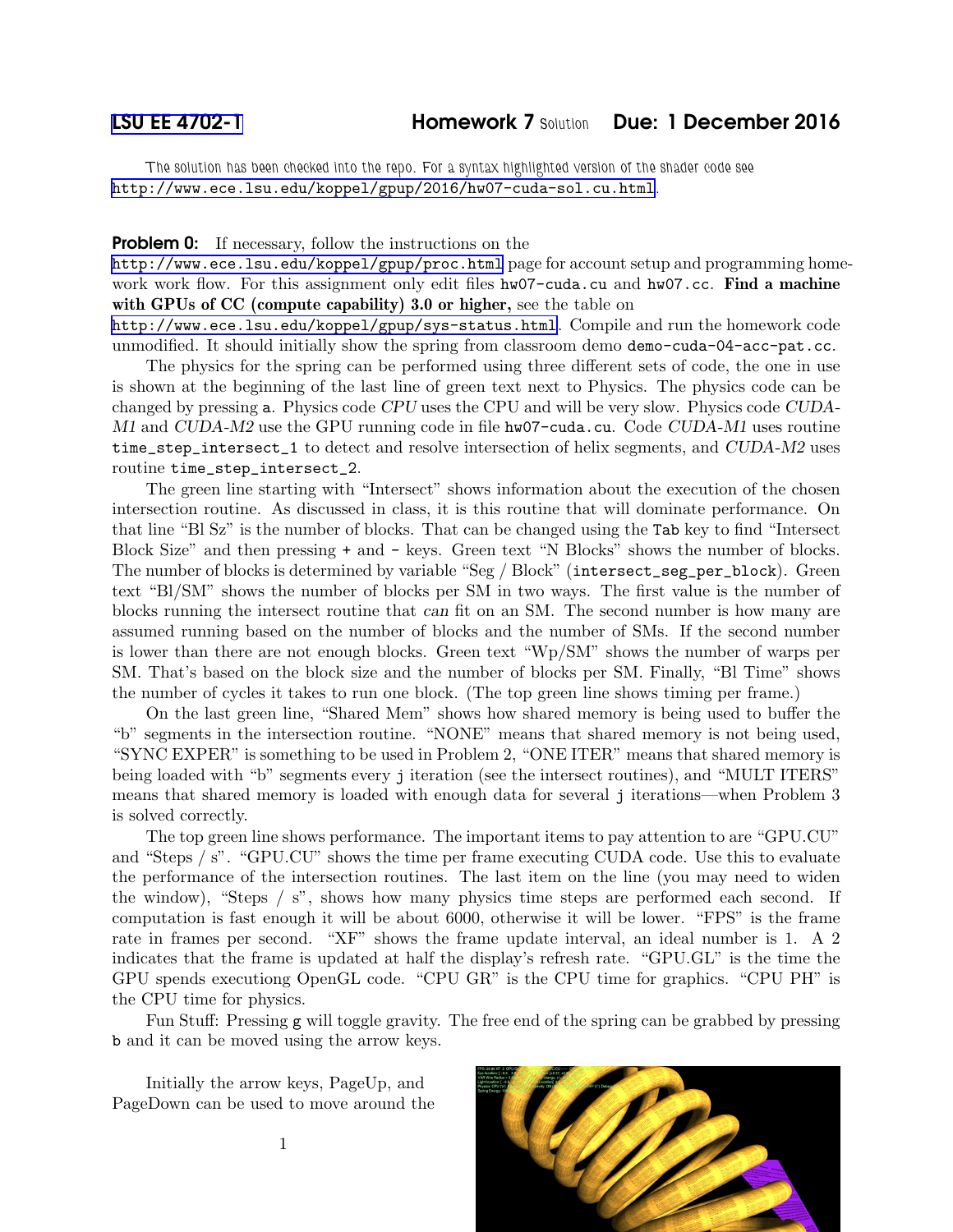scene. Press (lower-case) b and then use the arrow and page keys to move the free end of the spring around. (Since the motion is instantaneous, the spring will act like it was plucked.) Press l to move the light around and e to move the eye (which is what the arrow keys do when the program starts).

When using the arrow and other keys to move the eye, light, or ball using Shift will move by a  $5\times$  greater amount and using Ctrl will move by one  $\frac{1}{5}$  the amount than the motion without either modifier.

Look at the comments in the file hw07.cc for documentation on other keys. For documentation see the CUDA C Programming Guide linked to the course <http://www.ece.lsu.edu/koppel/gpup/ref.html> page.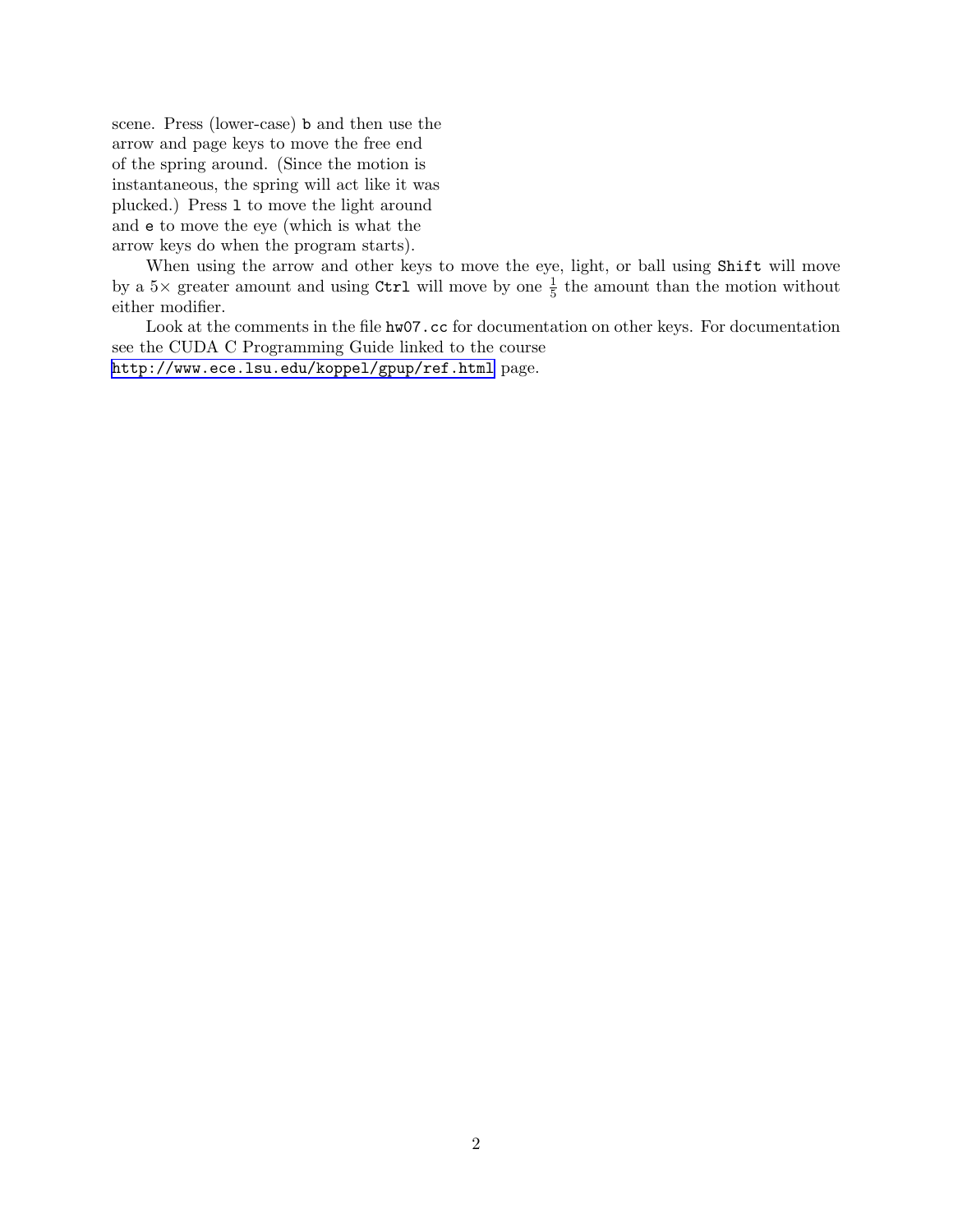**Problem 1:** The goal of this assignment is to understand and improve the performance of the intersection routines. The performance of the intersection code is very sensitive to the block size (variable "Intersect Block Size") and to the number of a segments per block (variable "Seg / Block", called  $m$  in our classroom analysis).

(a) Indicate the model of GPU you were using (it's shown in the text printed when the program starts). Indicate the number of SMs (shown as MP) for that GPU.

The GPU is an NVIDIA K20c which has 13 MPs.

(b) Adjust these two variables to obtain the best performance on each intersection routine. Do these with shared memory set to NONE. Provide the following information: The settings of those variables. The initial CUDA execution time ("GPU.CU") and the best one obtained.

Initial CUDA time: 290 ms. The best performance is  $13.2$  ms with a block size of 128 threads and  $m = 8$ . The tables below show the raw data. Column WP Occ shows the warp occupancy (number of warps per SM), something which performance is sensitive to. The maximum for a K20 (and other CC 3.X through CC 6.x devices) is 64 warps per SM. The first table shows the impact of block size with  $m = 1$ . With  $m = 1$  we have the maximum number of blocks, which in general is good for warp occupancy, but for not when blocks are too small because we hit an SM's block limit (16) before the warp limit (64).

The amount of data read (in units of 16-byte elements) from global memory when accessing the "a" elements is  $nB/16$  (where n is the number of segments and  $B$  is the block size), and the amount of data read from global memory when accessing the "b" elements is  $n^2\check{/}m$  for  $m\leq 16.$  As we've noted in class larger  $m$ 's mean less data loaded because there are fewer blocks and we know that each block must load at least  $n+m$  elements. That means  $m=1$  is the worst value as far as data is concerned. However, the number of blocks is  $n/m$  and so smaller  $m$ 's are better for warp occupancy, up to a point. That is, once we've reached the maximum of 64 warps per SM there is no benefit of having more warps. From the first table we see that we've hit that maximum at a block size of 128, which is where performance peaks. Increasing the block size reduces the number of iterations in the j loop, which increases the impact of the code outside the loop. Also, increasing the block size increases the amount of data loaded for the "a" segments. Both of those reasons might explain the drop in performance with a larger block size.

The second table shows the impact of changing  $m$  at three different block sizes. For block sizes of 256 and 128 the best performance is the smallest value of  $m$  for which warp occupancy is below 64. If  $m$  is increased further then the benefit of less data transfer is overwhelmed by the penalty of lower occupancy. Notice that at a block size of 64 the maximum warp occupancy is 32 and so the performance of those configurations suffers.

| 32 |                | 40.9 ms 16           | 16                                                  |                           |    |            |
|----|----------------|----------------------|-----------------------------------------------------|---------------------------|----|------------|
| 64 | 18.6 ms 32     |                      | - 8                                                 |                           |    |            |
|    | 128 15.1 ms 64 |                      | $\overline{4}$                                      |                           |    |            |
|    | 256 17.7 ms 64 |                      | 2                                                   |                           |    |            |
|    | 512 37 ms 64   |                      | $\overline{\phantom{a}}$                            |                           |    |            |
|    |                | 1024 90 ms 64 (32) 1 |                                                     |                           |    |            |
|    |                |                      |                                                     |                           |    |            |
|    |                |                      |                                                     |                           |    |            |
|    |                |                      | $--$ B = 256 ----- -- B = 128 ----- -- B = 64 ----- |                           |    |            |
| m  |                |                      | GPU.gl WP Occ GPU.gl WP Occ GPU.gl WP Occ           |                           |    |            |
|    |                |                      |                                                     |                           |    |            |
| 1  |                | 17.7 ms 64           |                                                     | 14.6 ms 64 18.6 ms        |    | 32         |
| 2  |                | 14.2 ms 64           |                                                     | 14.0 ms 64 20.0 ms        |    | 32         |
| 4  |                | 14.8 ms 64           |                                                     | 13.2 ms 39.4 19.8 ms 19.7 |    |            |
| 8  |                |                      | 13.6 ms 39.4 19.8 ms 19.7                           |                           | 72 | $ms = 9.8$ |

Vary Block Size with m = 1:

B GPU.gl WP Occ j Iters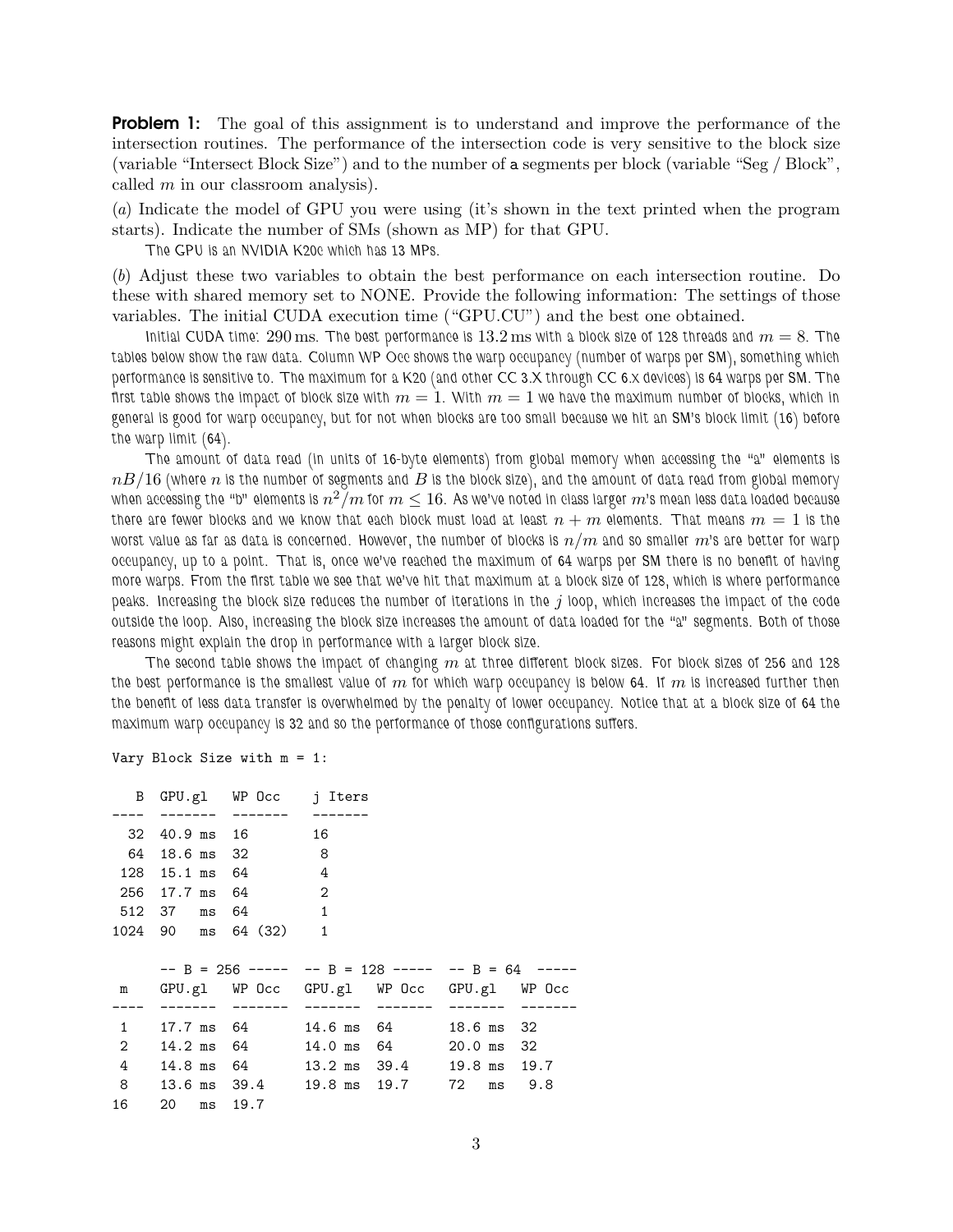$(c)$  Based on our classroom analysis there was less data communication with a larger value of m. Are your results consistent with that? If not, explain why.

Based on the discussion in the solution above, the results are consistent, performance improves with larger  $m$ . Until, that is, warp occupancy suffers, then performance drops.

**Problem 2:** Set CUDA-M1 to the optimal parameters found in the previous problem. Now, cycle through the different shared memory options. The "ONE ITER" option, which caches enough data for one iteration, should be the slowest. Is it because of the syncthreads?

Modify routine time\_step\_intersect\_1 so that when hi.opt\_sm\_option is set to value SMO\_sync\_experiment syncthreads is called in a way similar to when hi.opt\_sm\_option is set to SMO\_one\_iteration, but without actually loading or using shared memory. Do so in a way that will determine whether syncthreads is making "ONE ITER" take longer.

Describe what you found by doing the experiment.

The sync experiment version executed like "none" except that syncthreads was called twice. The performance was almost identical to "none" and so it is not syncthreads that was causing the slowdown.

**Problem 3:** Modify time\_step\_intersect\_1 so that when hi.opt\_sm\_option is set to value  $SMO_m$ ultiple\_iterations array pos\_cache is loaded with B items, where B is the block size (value of blockDim.x). This should be done inside the j loop when data is needed. That is, don't load the cache every iteration.

Compare the performance to NONE and ONE ITER.

A new variable cache\_idx\_next is used to keep track of which element of pos\_cache each thread uses. The range of values is 0 through the block size minus 1. It is incremented each iteration by  $d$  (thd\_per\_a):

```
float3 b_position =
 hi.opt_sm_option == SMO_one_iteration
 ? pos_cache[ b_idx_start ] :
 hi.opt_sm_option == SMO_multiple_iterations
 ? pos_cache[ cache_idx_next ]
  : m3( helix_position[j] );
```
cache\_idx\_next += thd\_per\_a;

When cache\_idx\_next exceeds the block size it's time to load new data into pos\_cache and set cache\_idx\_next back to its initial value, bidx start. Variable bidx next is used to indicate which "b" segment to load, that's incremented by the block size each time pos\_cache is reloaded:

```
else if ( hi.opt_sm_option == SMO_multiple_iterations )
 {
    if ( cache_idx_next >= blockDim.x )
      {
        __syncthreads();
        cache_idx_next = b_idx_start;
       pos\_cache[ threadIdx.x ] = m3(helix_position[ b\_idx\_next ] );
       b_idx_next += blockDim.x;
        __syncthreads();
      }
 }
```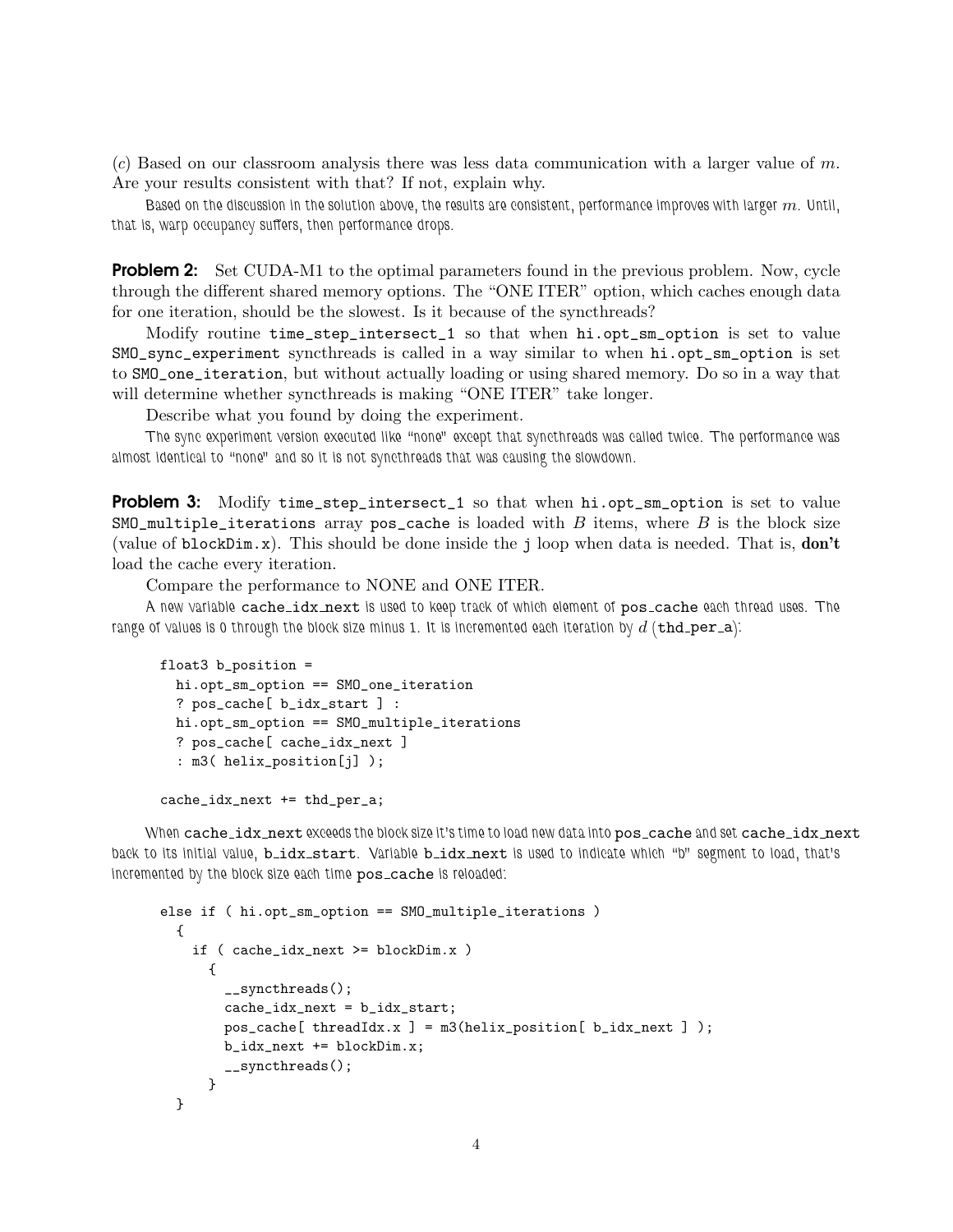Variable cache\_idx\_next is initialized to an out-of-range value so that on the first iteration pos\_cache is loaded. Variable **b\_idx\_next** is initialized to the first "b" segment to load:

```
int cache_idx_next = b_idx_start + blockDim.x;
int b_idx_next = threadIdx.x;
for ( int j=b_idx_start; j<hi.phys_helix_segments; j += thd_per_a )
  {
  Here is an excerpt of the code in order:
const float3 a_position = m3(helix_position[a_idx]);
/// SOLUTION -- Problem 3
//
// The next element of pos_cache to use. Its value should be
// between 0 and blockDim.x (block size) -1. It is intentionally
// initialized to an out-of-range value so that the cache will be
// loaded.
//
int cache_idx_next = b_idx_start + blockDim.x;
//
// The next element of helix to put into the cache.
//
int b_idx_next = threadIdx.x;
for ( int j=b_idx_start; j<hi.phys_helix_segments; j += thd_per_a )
  {
    if ( hi.opt_sm_option == SMO_one_iteration )
      {
        __syncthreads();
        if ( threadIdx.x < thd_per_a )
          pos_cache[threadIdx.x] =
            m3(helix_position[ j - b_idx_start + threadIdx.x ] );
        __syncthreads();
      }
    else if ( hi.opt_sm_option == SMO_sync_experiment )
      {
        /// SOLUTION -- Problem 2
        //
        // See if just executing __syncthreads slows things down.
        //
        __syncthreads();
        __syncthreads();
      \mathbf{r}else if ( hi.opt_sm_option == SMO_multiple_iterations )
      {
        /// SOLUTION -- Problem 3
        //
        // If the next pos_cache element to use is out of range, then
        // load pos_cache with a new batch of data.
        //
        if ( cache_idx_next >= blockDim.x )
```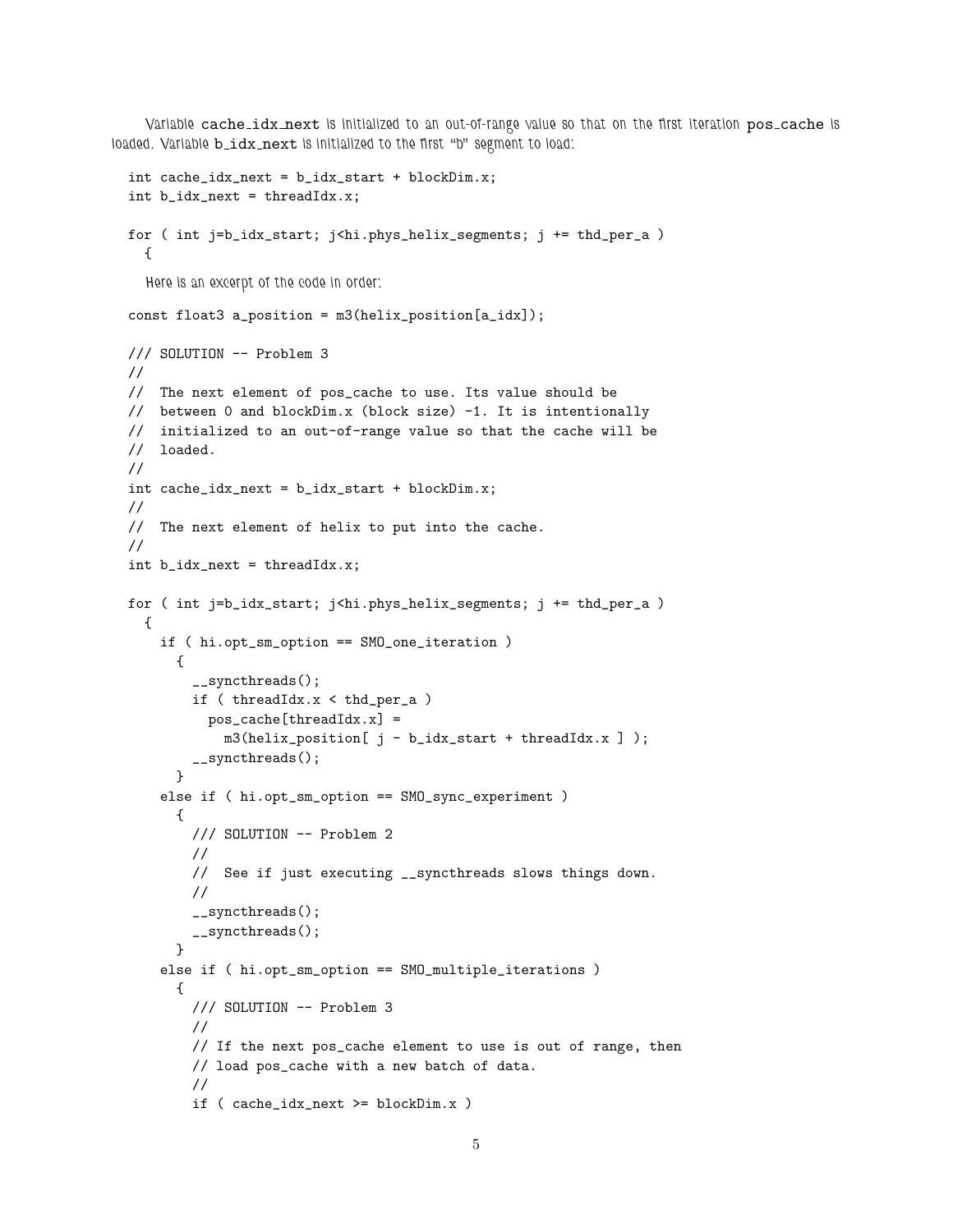```
{
        __syncthreads();
        cache_idx_next = b_idx_start;
        pos\_cache[ threadIdx.x ] = m3(helix_position[ b\_idx\_next ] );
        b_idx_next += blockDim.x;
        __syncthreads();
      }
  }
/// SOLUTION -- Problem 3
//
// For the multiple iteration case the index to pos_cache
// is a function of j.
//
float3 b_position =
  hi.opt_sm_option == SMO_one_iteration
  ? pos_cache[ b_idx_start ] :
  hi.opt_sm_option == SMO_multiple_iterations
  ? pos_cache[ cache_idx_next ]
  : m3( helix_position[j] );
/// SOLUTION -- Problem 3
//
cache_idx_next += thd_per_a;
pVect ab = mv(a_position,b_position);
// Skip if segment is too close.
if ( abs(a_idx-j) < min_idx_dist ) continue;
// Skip if no chance of intersection.
if ( mag_sq(ab) >= four_wire_radius_sq ) continue;
// Compute intersection force based on bounding sphere, an
// admittedly crude approximation.
//
pNorm dist = mn(ab);
const float pen = 2 * hi.wire_r = dist.magnitude;
float3 f = pen * hi.opt_spring_{constant} * dist;// Add force to shared variable. This is time consuming
// (especially in CC 3.x and older GPUs) but done
// infrequently. (A segment can normally only intersect a a few
// other segments.)
//
atomicAdd(&force[a_local_idx].x,f.x);
atomicAdd(&force[a_local_idx].y,f.y);
atomicAdd(&force[a_local_idx].z,f.z);
//
// Optimization Note: Could acquire a lock and then update
// all three components.
```